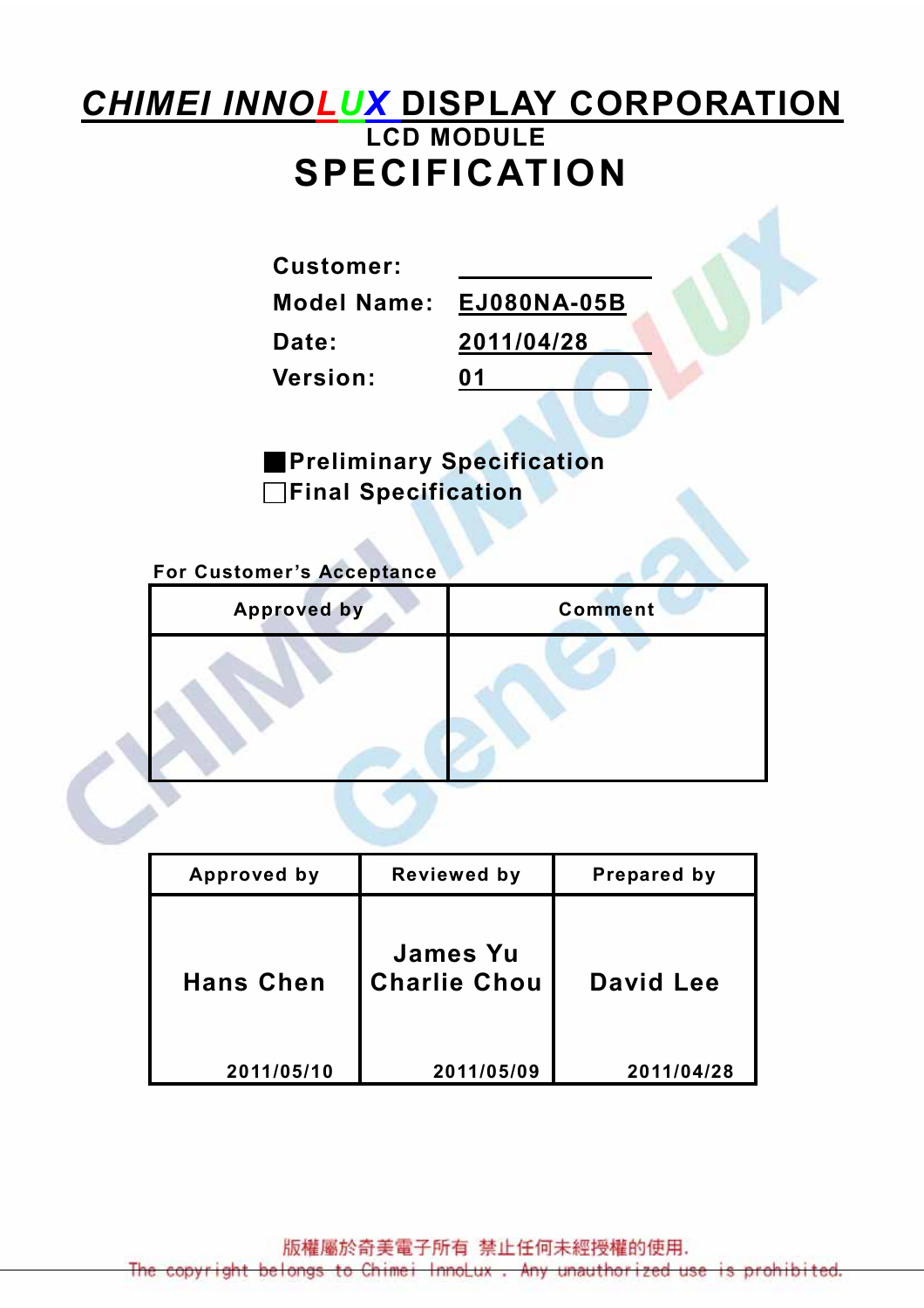6InnoLux copyright 2004 All rights reserved, Copying forbidden.

| <b>INCOUNT OF TYCHOLDIT</b> |                |      |                  |  |  |  |  |
|-----------------------------|----------------|------|------------------|--|--|--|--|
| Version                     | Revise<br>Date | Page | Content          |  |  |  |  |
| Pre-Spec.01                 | 2011/04/09     |      | Initial Release. |  |  |  |  |
|                             |                |      |                  |  |  |  |  |

### Record of Revision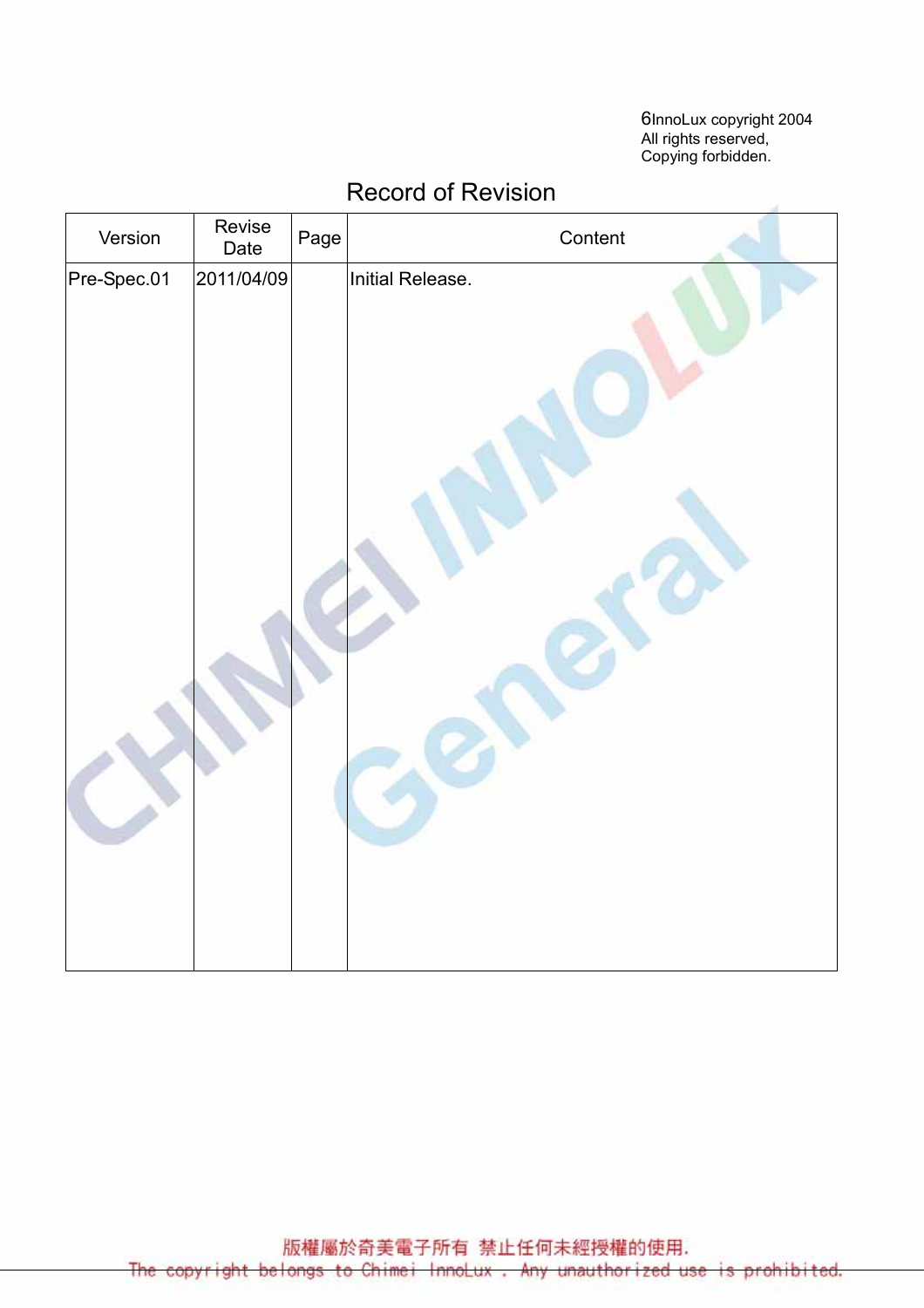# **CHIMEI INNOLUX**

### **Contents**

| 3.             |     |  |
|----------------|-----|--|
|                |     |  |
|                |     |  |
|                |     |  |
|                |     |  |
|                |     |  |
|                |     |  |
|                |     |  |
|                |     |  |
|                |     |  |
|                |     |  |
| 5 <sub>1</sub> |     |  |
|                |     |  |
|                |     |  |
|                |     |  |
|                |     |  |
|                |     |  |
|                |     |  |
| 7.             |     |  |
|                |     |  |
|                | 8.1 |  |
|                | 8.2 |  |
|                | 8.3 |  |

版權屬於奇美電子所有 禁止任何未經授權的使用. The copyright belongs to Chimei InnoLux. Any unauthorized use is prohibited.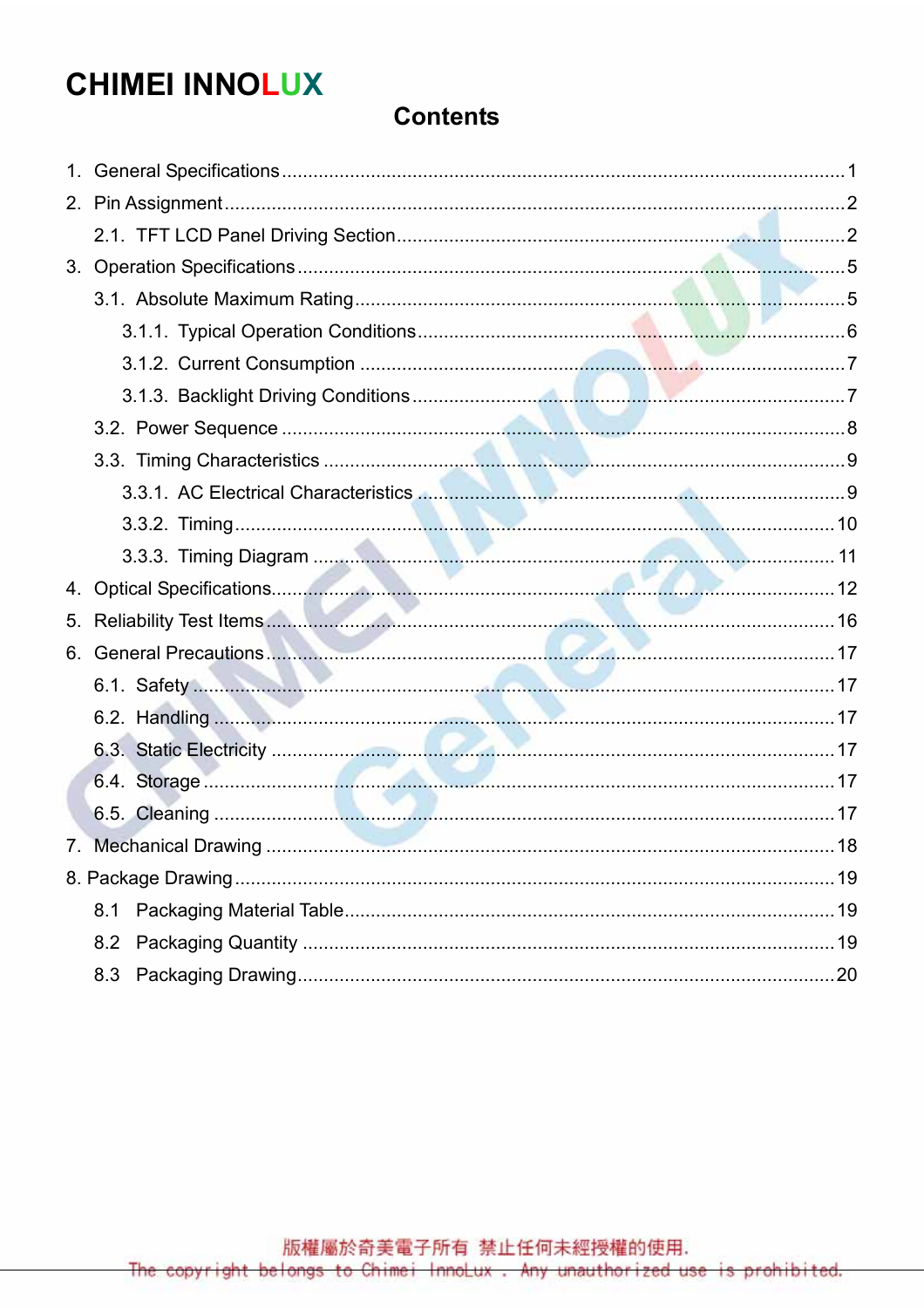Page:1/20

# 1. General Specifications

| No.             | <b>Item</b>                        | <b>Specification</b>                          | <b>Remark</b> |
|-----------------|------------------------------------|-----------------------------------------------|---------------|
| $\mathbf 1$     | <b>LCD</b> size                    | 8.0 inch(Diagonal)                            |               |
| $\overline{2}$  | Driver element                     | a-Si TFT active matrix                        |               |
| 3               | Resolution                         | $800 \times 3(RGB) \times 600$                |               |
| 4               | Display mode                       | Normally White, Transmissive                  |               |
| 5               | Dot pitch                          | $0.0675(W) \times 0.2025(H)$ mm               |               |
| 6               | Active area                        | 162.0(W) $\times$ 121.5(H) mm                 |               |
| $\overline{7}$  | Module size                        | 183.0(W) $\times$ 141.0(H) $\times$ 5.6(D) mm | Note 1        |
| 8               | Surface treatment                  | <b>Anti-Glare</b>                             |               |
| 9               | Color arrangement                  | <b>RGB-stripe</b>                             |               |
| 10 <sub>1</sub> | Interface                          | <b>Digital</b>                                |               |
| 11              | <b>Backlight power consumption</b> | 1.782W (Typ.)                                 |               |
| 12              | Panel power consumption            | 0.356W(Typ.)                                  |               |
| 13              | Weight                             | <b>TBD</b>                                    |               |

Note 1: Refer to Mechanical Drawing.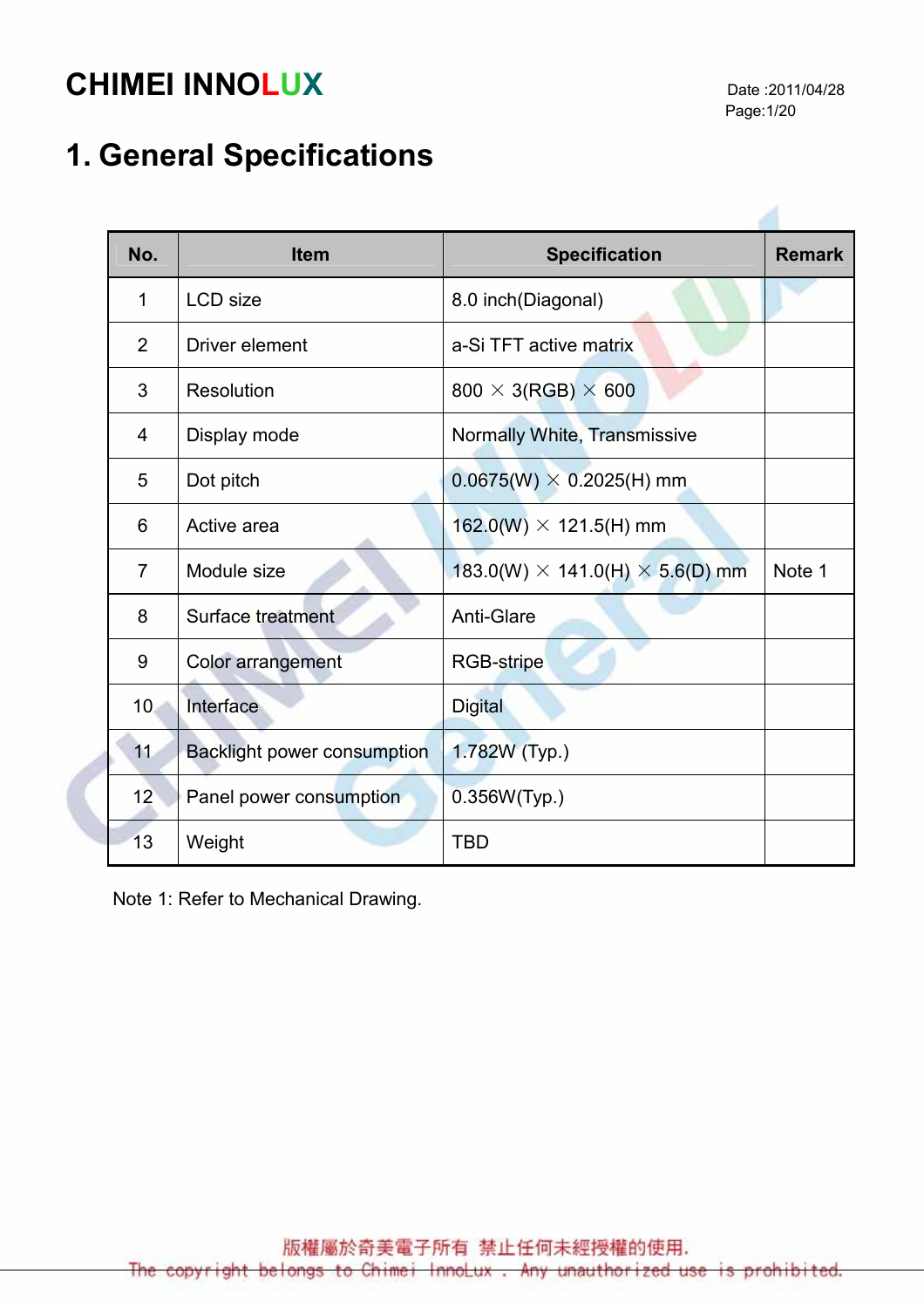Page:2/20

# 2. Pin Assignment

## 2.1. TFT LCD Panel Driving Section



| Pin No.         | Symbol           | I/O                      | <b>Function</b>                  | <b>Remark</b>     |
|-----------------|------------------|--------------------------|----------------------------------|-------------------|
| 1               | $LED +$          | P                        | <b>LED Anode</b>                 |                   |
| $\overline{2}$  | $LED +$          | P                        | <b>LED Anode</b>                 |                   |
| 3               | LED-             | P                        | <b>LED Cathode</b>               |                   |
| 4               | LED-             | P                        | <b>LED Cathode</b>               |                   |
| 5               | <b>GND</b>       | P                        | Power ground                     |                   |
| 6               | V <sub>COM</sub> | I                        | Common voltage                   |                   |
| $\overline{7}$  | $V_{CC}$         | P                        | <b>Power for Digital circuit</b> |                   |
| 8               | <b>MODE</b>      | 4                        | DE/SYNC mode select              | Note <sub>3</sub> |
| 9               | DE               | ľ                        | Data Input Enable                |                   |
| 10              | <b>VS</b>        | Ľ                        | <b>Vertical Sync Input</b>       |                   |
| 11              | <b>HS</b>        |                          | Horizontal Sync Input            |                   |
| 12              | <b>B7</b>        |                          | Blue data(MSB)                   |                   |
| 13              | <b>B6</b>        |                          | Blue data                        |                   |
| 14              | <b>B5</b>        | I                        | <b>Blue data</b>                 |                   |
| 15              | <b>B4</b>        |                          | <b>Blue data</b>                 |                   |
| 16              | B <sub>3</sub>   | $\mathsf{I}$             | <b>Blue data</b>                 |                   |
| 17 <sub>1</sub> | <b>B2</b>        | I                        | <b>Blue data</b>                 |                   |
| 18              | <b>B1</b>        | $\mathbf{I}$             | <b>Blue data</b>                 |                   |
| 19              | B <sub>0</sub>   | I                        | Blue data(LSB)                   |                   |
| 20              | G7               | $\overline{\phantom{a}}$ | Green data (MSB)                 |                   |
| 21              | G <sub>6</sub>   |                          | Green data                       |                   |
| 22              | G <sub>5</sub>   |                          | Green data                       |                   |
| 23              | G4               |                          | Green data                       |                   |
| 24              | G <sub>3</sub>   |                          | Green data                       |                   |
| 25              | G <sub>2</sub>   |                          | Green data                       |                   |
| 26              | G <sub>1</sub>   |                          | Green data                       |                   |
| 27              | G <sub>0</sub>   |                          | Green data (LSB)                 |                   |
| 28              | R7               |                          | Red data (MSB)                   |                   |
| 29              | R <sub>6</sub>   |                          | Red data                         |                   |
| 30              | R <sub>5</sub>   |                          | Red data                         |                   |
| 31              | R4               | I                        | Red data                         |                   |

版權屬於奇美電子所有 禁止任何未經授權的使用.

The copyright belongs to Chimei InnoLux. Any unauthorized use is prohibited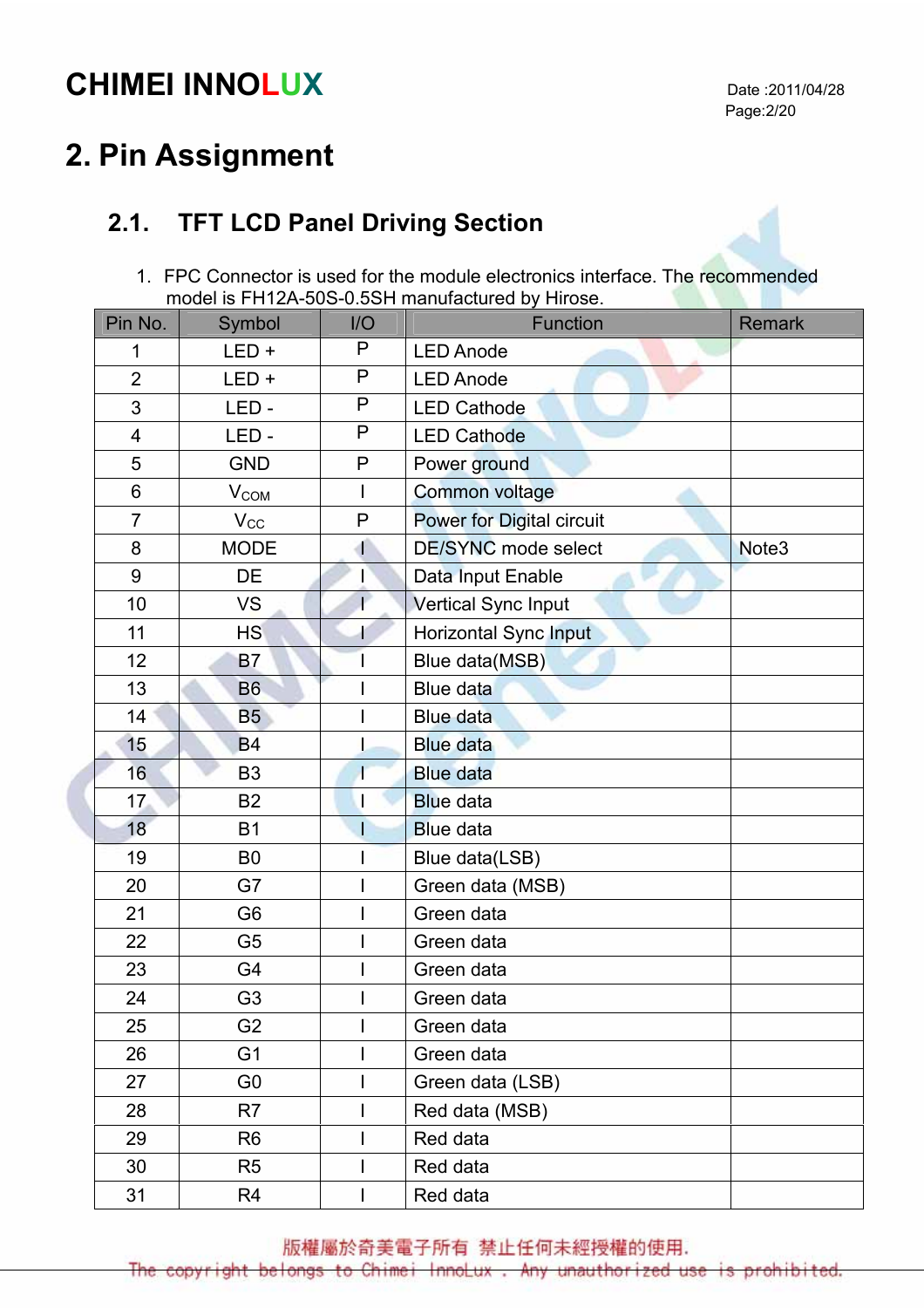Page:3/20

| 32 | R <sub>3</sub>   |   | Red data                        |                     |  |  |
|----|------------------|---|---------------------------------|---------------------|--|--|
| 33 | R <sub>2</sub>   |   | Red data                        |                     |  |  |
| 34 | R <sub>1</sub>   |   | Red data                        |                     |  |  |
| 35 | R <sub>0</sub>   |   | Red data (LSB)                  |                     |  |  |
| 36 | <b>GND</b>       | P | Power ground                    |                     |  |  |
| 37 | <b>DCLK</b>      |   | Sample clock                    |                     |  |  |
| 38 | <b>GND</b>       | P | Power ground                    |                     |  |  |
| 39 | L/R              |   | Right/ left selection           | Note <sub>2,5</sub> |  |  |
| 40 | U/D              |   | Up/down selection               | Note2,5             |  |  |
| 41 | $V_{GH}$         | P | Gate ON voltage                 |                     |  |  |
| 42 | $V_{GL}$         | P | Gate OFF voltage                |                     |  |  |
| 43 | AV <sub>DD</sub> | P | <b>Power for Analog circuit</b> |                     |  |  |
| 44 | <b>RESET</b>     |   | Global reset pin.               | Note1               |  |  |
| 45 | <b>NC</b>        |   | No connection                   |                     |  |  |
| 46 | $V_{COM}$        | ď | Common voltage                  |                     |  |  |
| 47 | <b>DITHB</b>     |   | Dithering function              | Note 4              |  |  |
| 48 | <b>GND</b>       | P | Power ground                    |                     |  |  |
| 49 | <b>NC</b>        |   | No connection                   |                     |  |  |
| 50 | NC               |   | No connection                   |                     |  |  |

I: input, O: output, P: Power

Note 1: Global reset pin. Active Low to enter Reset State. Suggest to connecting with an RC reset circuit for stability. Normally pull high.

Note 2: Selection of scanning mode

| Setting of scan control input     |              | Scanning direction        |  |
|-----------------------------------|--------------|---------------------------|--|
| U/D<br>R/L                        |              |                           |  |
| <b>GND</b>                        | $V_{\rm CC}$ | Up to down, left to right |  |
| <b>GND</b><br>$V_{CC}$            |              | Down to up, right to left |  |
| <b>GND</b>                        | GND          | Up to down, right to left |  |
| $V_{\mathrm{CC}}$<br>$\rm V_{CC}$ |              | Down to up, left to right |  |

Note 3: DE/SYNC mode select, Normally pull high.

H: DE mode.

L: HS/VS mode.

Note4: Dithering function enable control. Normally pull high.

 DITHB="1",Disable internal dithering function. For 18bit RGB interface, connect two LSB bits of all the R/G/B data buses to GND.

 DITHB="0",Enable internal dithering function, For TTL 24bit parallel RGB image data input.

版權屬於奇美電子所有 禁止任何未經授權的使用.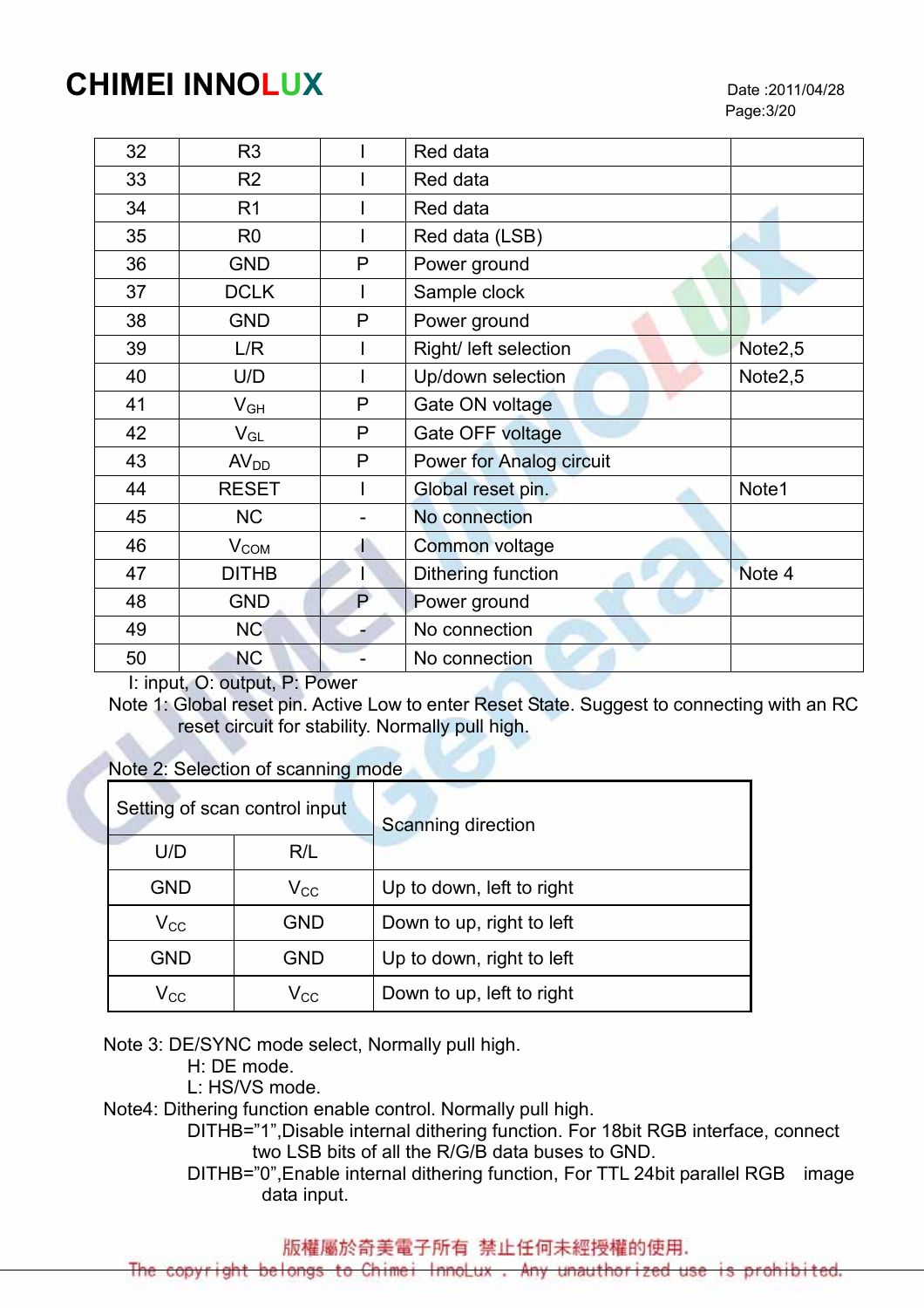Note 5: Definition of scanning direction. Refer to the figure as below:

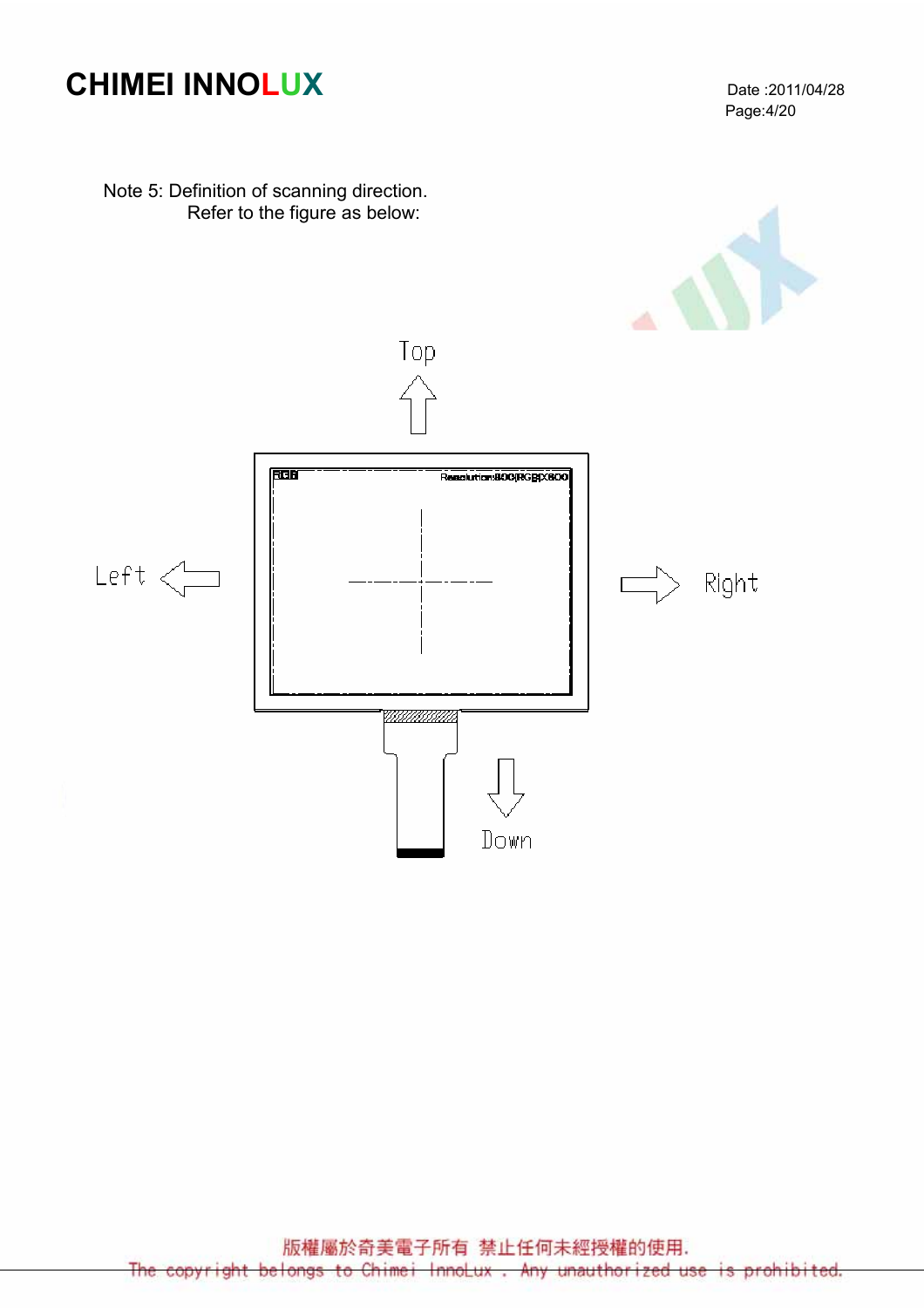# 3. Operation Specifications

## 3.1. Absolute Maximum Rating

|                              | $(GND=AV_{SS}=OV, Note 1)$ |               |             |                      |                    |
|------------------------------|----------------------------|---------------|-------------|----------------------|--------------------|
| <b>Item</b>                  |                            | <b>Values</b> | <b>Unit</b> |                      |                    |
|                              | <b>Symbol</b>              | Min.          | Max.        |                      | <b>Remark</b>      |
|                              | $V_{\rm CC}$               | $-0.3$        | 5.0         | $\vee$               |                    |
|                              | AV <sub>DD</sub>           | $-0.5$        | 13.5        | $\vee$               |                    |
| Power voltage                | $V_{GH}$                   | 13.0          | 19.0        | V                    |                    |
|                              | $\mathsf{V}_{\mathsf{GL}}$ | $-12.0$       | $-2.0$      | $\vee$               |                    |
|                              | $V_{GH}$ - $V_{GL}$        |               | 31.0        | V                    |                    |
| <b>Operation Temperature</b> | $T_{OP}$                   | $-20$         | 70          | $\mathrm{C}^{\circ}$ |                    |
| <b>Storage Temperature</b>   | $\mathsf{T}_{\texttt{ST}}$ | $-30$         | 80          | $\mathrm{C}^{\circ}$ |                    |
| <b>LED Reverse Voltage</b>   | <b>V<sub>R</sub></b>       |               | 1.2         | $\vee$               | each LED<br>Note 2 |
| <b>LED Forward Current</b>   | IF.                        |               | 25          | mA                   | each<br>LED        |

Note 1: The absolute maximum rating values of this product are not allowed to be exceeded at any times. Should a module be used with any of the absolute maximum ratings exceeded, the characteristics of the module may not be recovered, or in an extreme case, the module may be permanently destroyed.

Note 2: VR Conditions: Zener Diode 20mA

Ì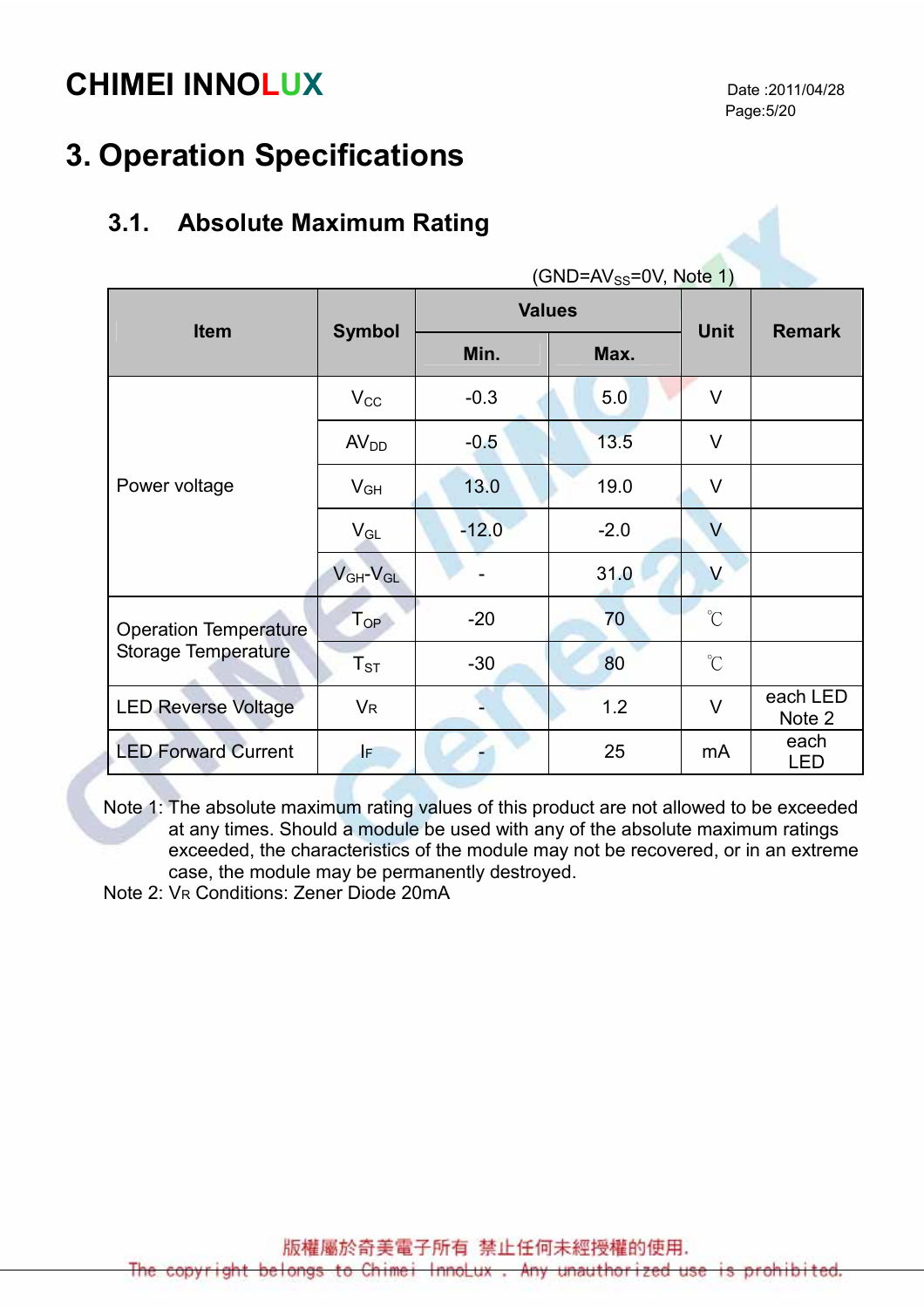#### 3.1.1. Typical Operation Conditions

| $(GND=AV_{SS}=OV, Note 1)$ |                            |                      |               |              |               |        |  |  |
|----------------------------|----------------------------|----------------------|---------------|--------------|---------------|--------|--|--|
| <b>Item</b>                |                            |                      | <b>Values</b> | <b>Unit</b>  |               |        |  |  |
|                            | <b>Symbol</b>              | Min.<br>Max.<br>Typ. |               |              | <b>Remark</b> |        |  |  |
|                            | $V_{CC}$                   | 3.0                  | 3.3           | 3.6          | $\vee$        | Note 2 |  |  |
|                            | AV <sub>DD</sub>           | 10.2                 | 10.4          | 10.6         | $\vee$        |        |  |  |
| Power voltage              | V <sub>GH</sub>            | 15.3                 | 16.0          | 16.7         | $\vee$        |        |  |  |
|                            | $V_{GL}$                   | $-7.7$               | $-7.0$        | $-6.3$       | $\vee$        |        |  |  |
| Input signal voltage       | $V_{COM}$                  | 2.8                  | (3.8)         | 4.8          | $\vee$        | Note 4 |  |  |
| Input logic high voltage   | $V_{\text{IH}}$            | $0.7V_{CC}$          |               | $V_{\rm CC}$ | $\vee$        |        |  |  |
| Input logic low voltage    | $\mathsf{V}_{\mathsf{IL}}$ | $\overline{0}$       |               | $0.3V_{CC}$  | V             | Note 3 |  |  |

Note 1: Be sure to apply  $V_{CC}$  and  $V_{GL}$  to the LCD first, and then apply  $V_{GH}$ .

Note 2:  $V_{CC}$  setting should match the signals output voltage (refer to Note 3) of customer's system board .

Note 3: DCLK,HS,VS,RSTB,UPDN,STLR,MODE,DITHB.

Note 4: Typical VCOM is only a reference value, it must be optimized according to each LCM. Be sure to use VR; a



版權屬於奇美電子所有 禁止任何未經授權的使用.

ight belongs to Chimei InnoLux. Any unauthorized use **CODV1**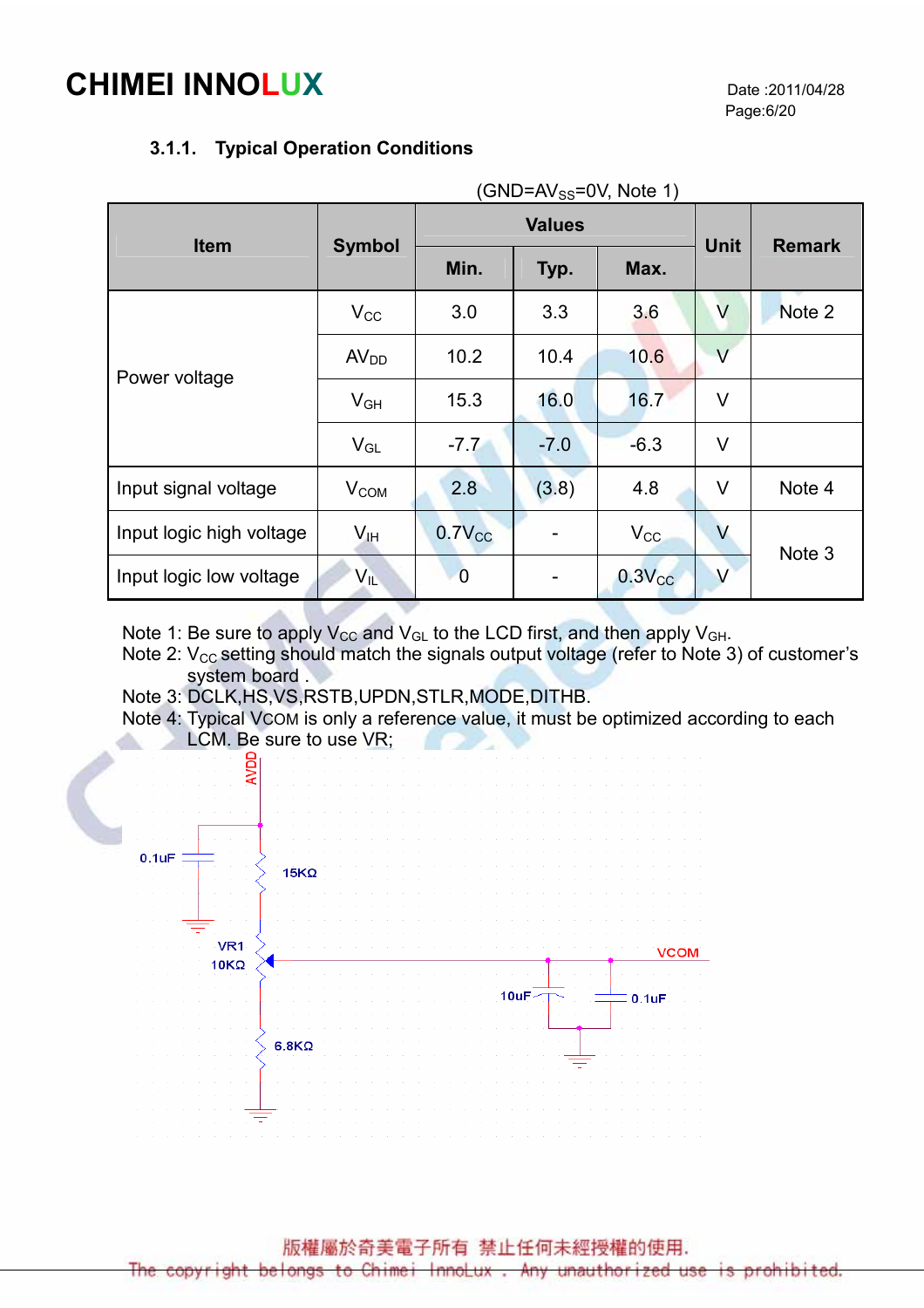#### 3.1.2. Current Consumption

| <b>Item</b>               | <b>Symbol</b>           |                              | <b>Values</b> |      | <b>Unit</b> | <b>Remark</b>         |  |
|---------------------------|-------------------------|------------------------------|---------------|------|-------------|-----------------------|--|
|                           |                         | Min.                         | Typ.          | Max. |             |                       |  |
| <b>Current for Driver</b> | $I_{GH}$                | -                            | 0.2           | 0.5  | mA          | $V_{GH} = 16.0V$      |  |
|                           | <b>I</b> GL             | $\overline{\phantom{a}}$     | 0.2           | 1.0  | mA          | $V_{GL} = -7.0V$      |  |
|                           | $I_{\rm CC}$            | $\qquad \qquad \blacksquare$ | 5.5           | 10.0 | <b>mA</b>   | $V_{\text{CC}}$ =3.3V |  |
|                           | <b>IAV<sub>DD</sub></b> | -                            | 32.0          | 50.0 | mA          | $AVDD = 10.4V$        |  |

### 3.1.3. Backlight Driving Conditions

|                                  |                           |        | <b>Values</b> | <b>Unit</b> |    |               |
|----------------------------------|---------------------------|--------|---------------|-------------|----|---------------|
| <b>Item</b>                      | <b>Symbol</b>             | Min.   | Typ.          | Max.        |    | <b>Remark</b> |
| Voltage for LED backlight        | $\mathsf{V}_{\mathsf{L}}$ | 9.3    | 9.9           | 10.5        | V  | Note 1        |
| <b>Current for LED backlight</b> | Iı.                       | 162    | 180           | 198         | mA |               |
| <b>LED</b> life time             | -                         | 20,000 |               |             | Hr | Note 2        |

Note 1: The LED Supply Voltage is defined by the number of LED at Ta=25℃ and  $I<sub>L</sub>$  =180mA.

Note 2: The "LED life time" is defined as the module brightness decrease to 50% original brightness at Ta=25 $^{\circ}$ C and I<sub>L</sub> =180mA. The LED lifetime could be decreased if operating  $I_L$  is lager than 180 mA.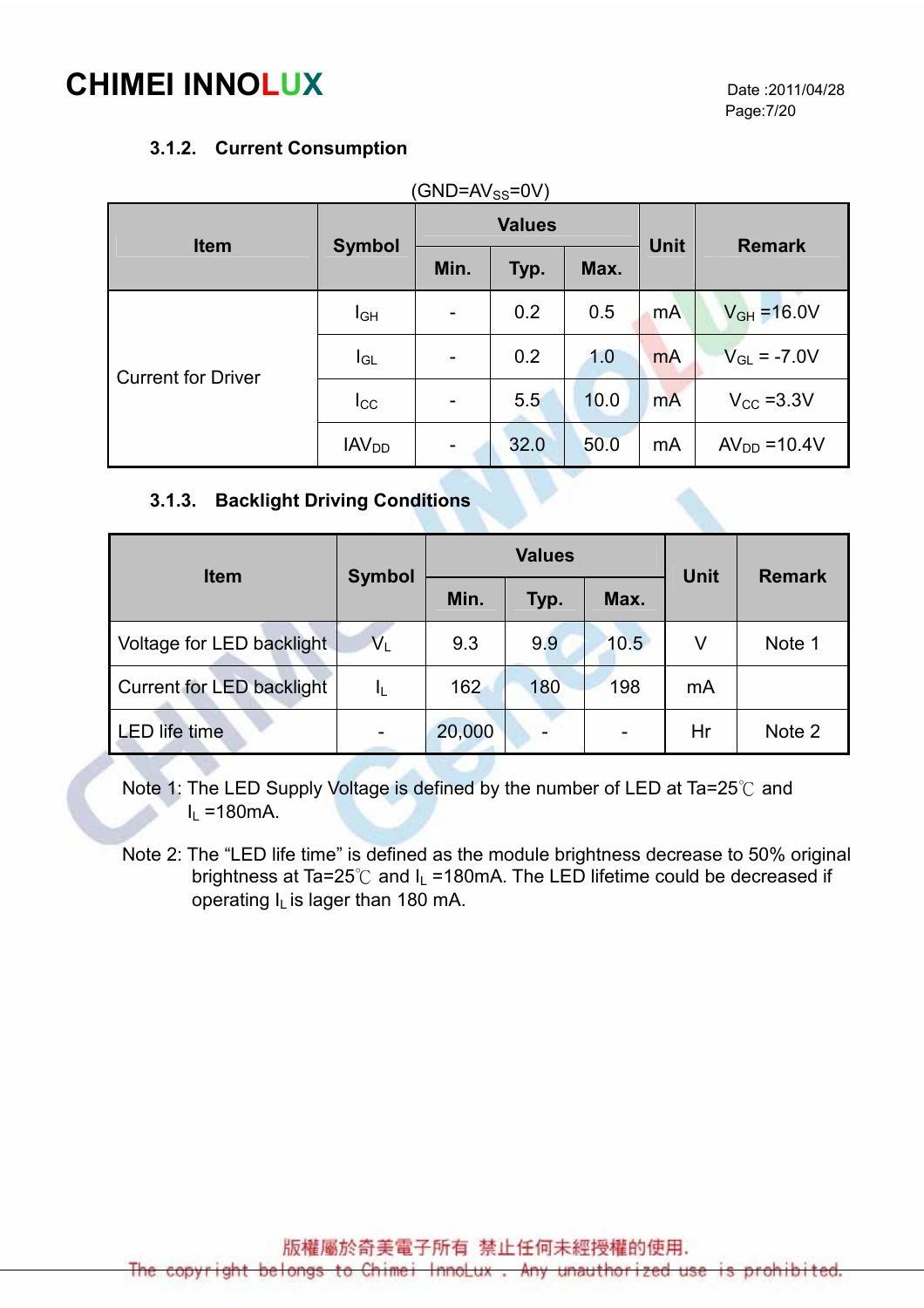$--\rightarrow$  T

### 3.2. Power Sequence



**VGL** 



B/L→Data→VGH→AVDD→VGL→VCC

Note: Data include R0~R5, B0~B5, GO~G5, STLR,UPDN, DCLK, HS,VS,DE.

版權屬於奇美電子所有 禁止任何未經授權的使用.

The copyright belongs to Chimei InnoLux. Any unauthorized use is prohibited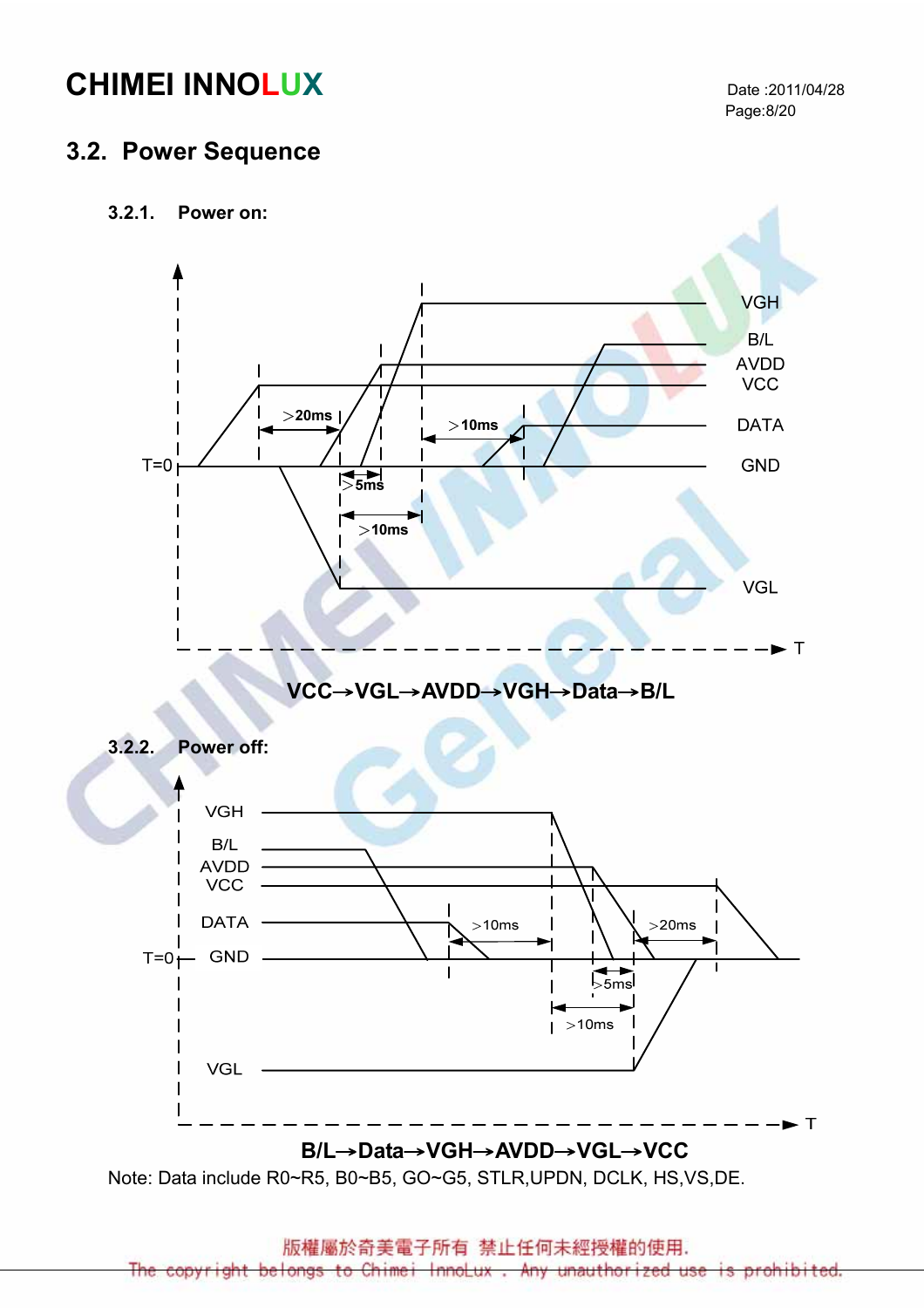Page:9/20

## 3.3. Timing Characteristics

### 3.3.1. AC Electrical Characteristics

|                               |                  | <b>Values</b> |      |                          | <b>Unit</b> | <b>Remark</b> |
|-------------------------------|------------------|---------------|------|--------------------------|-------------|---------------|
| <b>Item</b>                   | <b>Symbol</b>    | Min.          | Typ. | Max.                     |             |               |
| HS setup time                 | Thst             | 8             |      |                          | <b>Ns</b>   |               |
| HS hold time                  | Thhd             | 8             |      |                          | <b>Ns</b>   |               |
| VS setup time                 | T <sub>vst</sub> | 8             |      |                          | <b>Ns</b>   |               |
| VS hold time                  | Tyhd             | 8             |      |                          | <b>Ns</b>   |               |
| Data setup time               | Tdsu             | 8             |      | $\blacksquare$           | <b>Ns</b>   |               |
| Data hole time                | Tdhd             | 8             |      | $\overline{\phantom{0}}$ | <b>Ns</b>   |               |
| DE setup time                 | Tesu             | 8             |      |                          | <b>Ns</b>   |               |
| DE hole time                  | Tehd             | 8             |      |                          | <b>Ns</b>   |               |
| <b>VDD Power On Slew rate</b> | <b>TPOR</b>      |               |      | 20                       | ms          |               |
| <b>RSTB pulse width</b>       | TRst             | 10            |      |                          | <b>us</b>   |               |
| CLKIN cycle time              | Tcoh             | 20            |      |                          | <b>Ns</b>   |               |
| <b>CLKIN</b> pulse duty       | Tcwh             | 40            | 50   | 60                       | %           |               |
| Output stable time            | $T_{\rm sst}$    |               |      | 6                        | <b>us</b>   |               |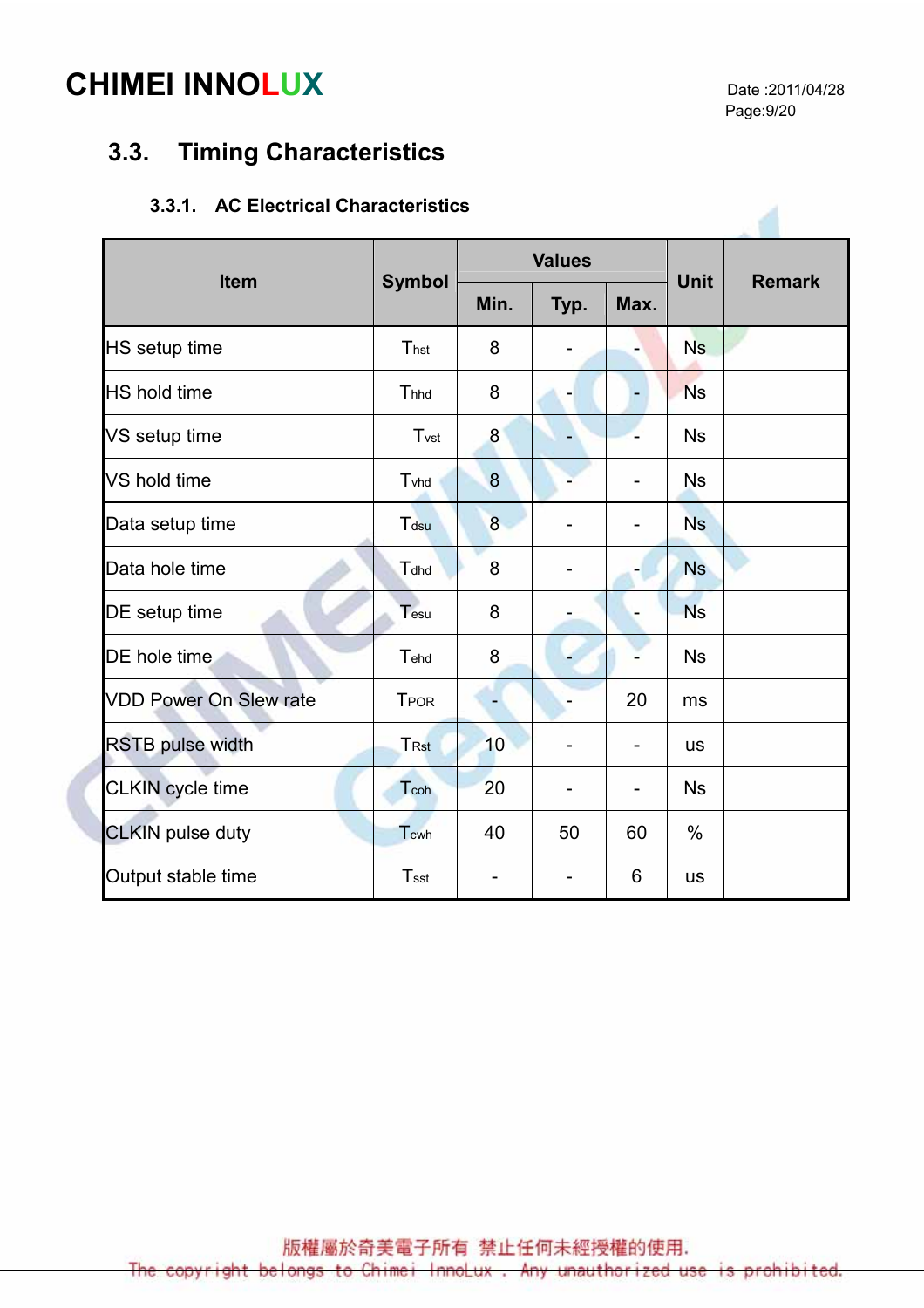Page:10/20

### 3.3.2. Timing

| <b>Item</b>                     | <b>Symbol</b> | <b>Values</b> |      |                | <b>Unit</b> | <b>Remark</b> |  |
|---------------------------------|---------------|---------------|------|----------------|-------------|---------------|--|
|                                 |               | Min.          | Typ. | Max.           |             |               |  |
| Horizontal Display Area         | thd           |               | 800  | $\overline{a}$ | <b>DCLK</b> |               |  |
| <b>DCLK Frequency</b>           | fclk          |               | 40   | 50             | <b>MHz</b>  |               |  |
| <b>One Horizontal Line</b>      | th            | 862           | 1056 | 1200           | <b>DCLK</b> |               |  |
| <b>HS pulse width</b>           | thpw          | 1             |      | 40             | <b>DCLK</b> |               |  |
| <b>HS Back Porch (Blanking)</b> | thb           | 46            | 46   | 46             | <b>DCLK</b> |               |  |
| <b>HS Front Porch</b>           | thfp          | 16            | 210  | 354            | <b>DCLK</b> |               |  |

| <b>Item</b>                  | <b>Symbol</b> | <b>Values</b> |      |                          | <b>Unit</b> | <b>Remark</b> |
|------------------------------|---------------|---------------|------|--------------------------|-------------|---------------|
|                              |               | Min.          | Typ. | Max.                     |             |               |
| <b>Vertical Display Area</b> | tvd           |               | 600  | $\overline{\phantom{0}}$ | TН          |               |
| VS period time               | tv            | 624           | 635  | 700                      | TН          |               |
| VS pulse width               | tvpw          | ◀             |      | 20                       | TН          |               |
| VS Back Porch(Blanking)      | tvb           | 23            | 23   | 23                       | TН          |               |
| <b>VS Front Porch</b>        | tvfp          | 1             | 12   | 77                       | TН          |               |

版權屬於奇美電子所有 禁止任何未經授權的使用. The copyright belongs to Chimei InnoLux. Any unauthorized use is prohibited.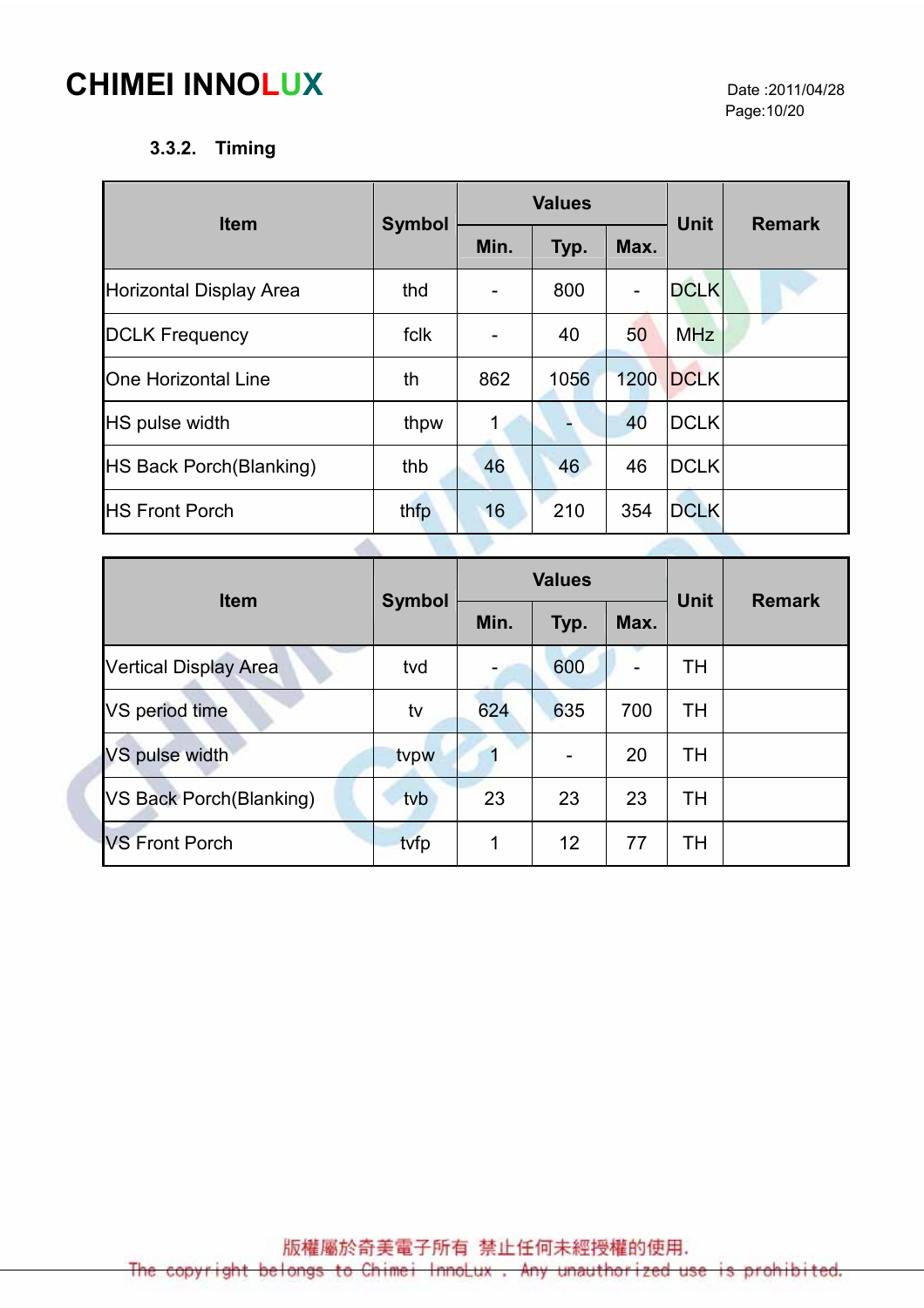Page:11/20

#### 3.3.3. Timing Diagram



#### Figure 3.2 Horizontal input timing diagram.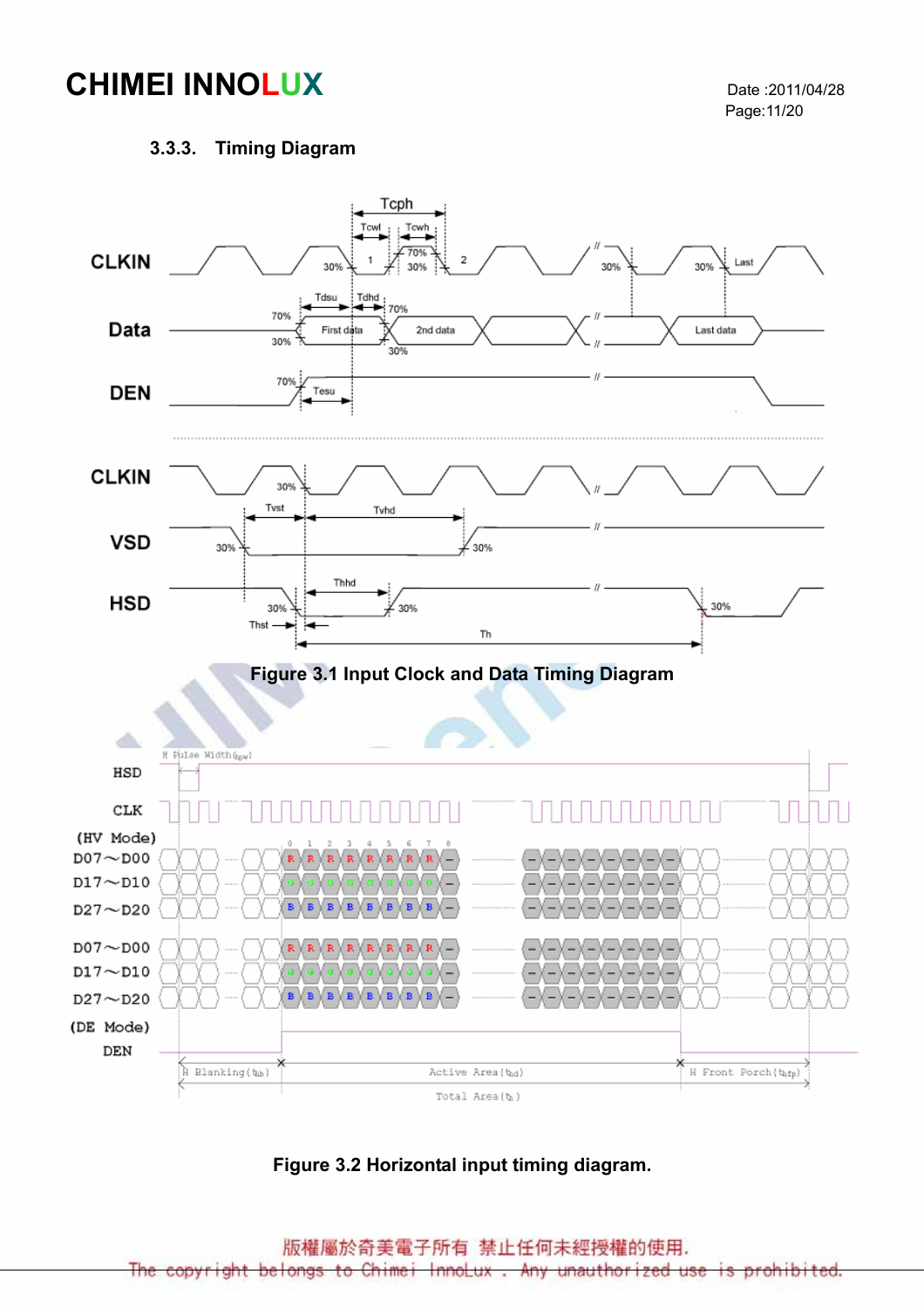Page:12/20

# 4. Optical Specifications

|                                 |                       |                                        |      | <b>Values</b> |        |                   |                  |
|---------------------------------|-----------------------|----------------------------------------|------|---------------|--------|-------------------|------------------|
| <b>Item</b>                     | <b>Symbol</b>         | <b>Condition</b>                       | Min. | Typ.          | Max.   | <b>Unit</b>       | <b>Remark</b>    |
| Viewing angle<br>$(CR \geq 10)$ | $\theta_L$            | $\Phi$ =180°(9 o'clock)                | 60   | 70            |        |                   | Note 1           |
|                                 | $\theta_{\mathsf{R}}$ | $\Phi = 0^\circ (3 \text{ o'clock})$   | 60   | 70            |        |                   |                  |
|                                 | $\theta_T$            | $\Phi = 90^\circ (12 \text{ o'clock})$ | 40   | 50            | degree |                   |                  |
|                                 | $\theta_{\mathsf{B}}$ | $\Phi$ =270°(6 o'clock)                | 60   | 70            |        |                   |                  |
| Response time                   | $T_{ON}$              |                                        |      | 10            | 20     | msec              | Note 3           |
|                                 | $T_{\text{OFF}}$      |                                        |      | 15            | 30     | msec              | Note 3           |
| Contrast ratio                  | <b>CR</b>             |                                        | 400  | 500           |        | $\qquad \qquad$   | Note 4           |
| Color chromaticity              | $W_X$                 | Normal<br>$\theta = \Phi = 0^\circ$    | 0.26 | 0.31          | 0.36   | -                 | Note 2           |
|                                 | $W_Y$                 |                                        | 0.28 | 0.33          | 0.38   |                   | Note 5<br>Note 6 |
| Luminance                       | L                     |                                        | 200  | 250           |        | cd/m <sup>2</sup> | Note 6           |
| Luminance<br>uniformity         | $Y_U$                 |                                        | 70   | 75            |        | $\%$              | Note 7           |

Test Conditions:

- 1. V<sub>CC</sub>=3.3V, I<sub>L</sub>=180mA (Backlight current), the ambient temperature is  $25^{\circ}$ C.
- 2. The test systems refer to Note 2.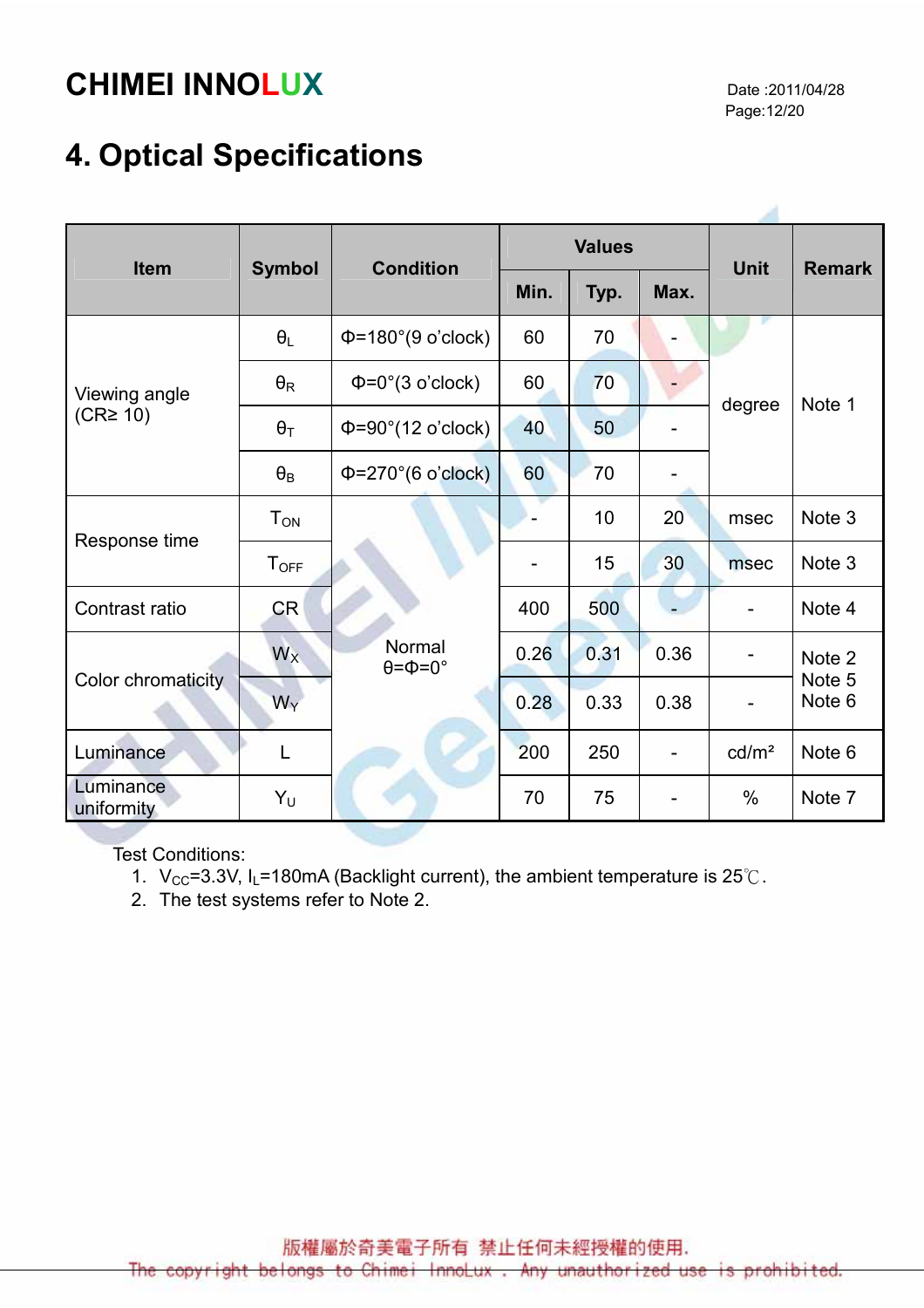

Note 2: Definition of optical measurement system.

 The optical characteristics should be measured in dark room. After 30 minutes operation, the optical properties are measured at the center point of the LCD screen. (Response time is measured by Photo detector TOPCON BM-7, other items are measured by BM-5A/Field of view: 1° /Height: 500mm.)



Fig. 4-2 Optical measurement system setup

版權屬於奇美電子所有 禁止任何未經授權的使用. ight belongs to Chimei InnoLux . Any unauthorized use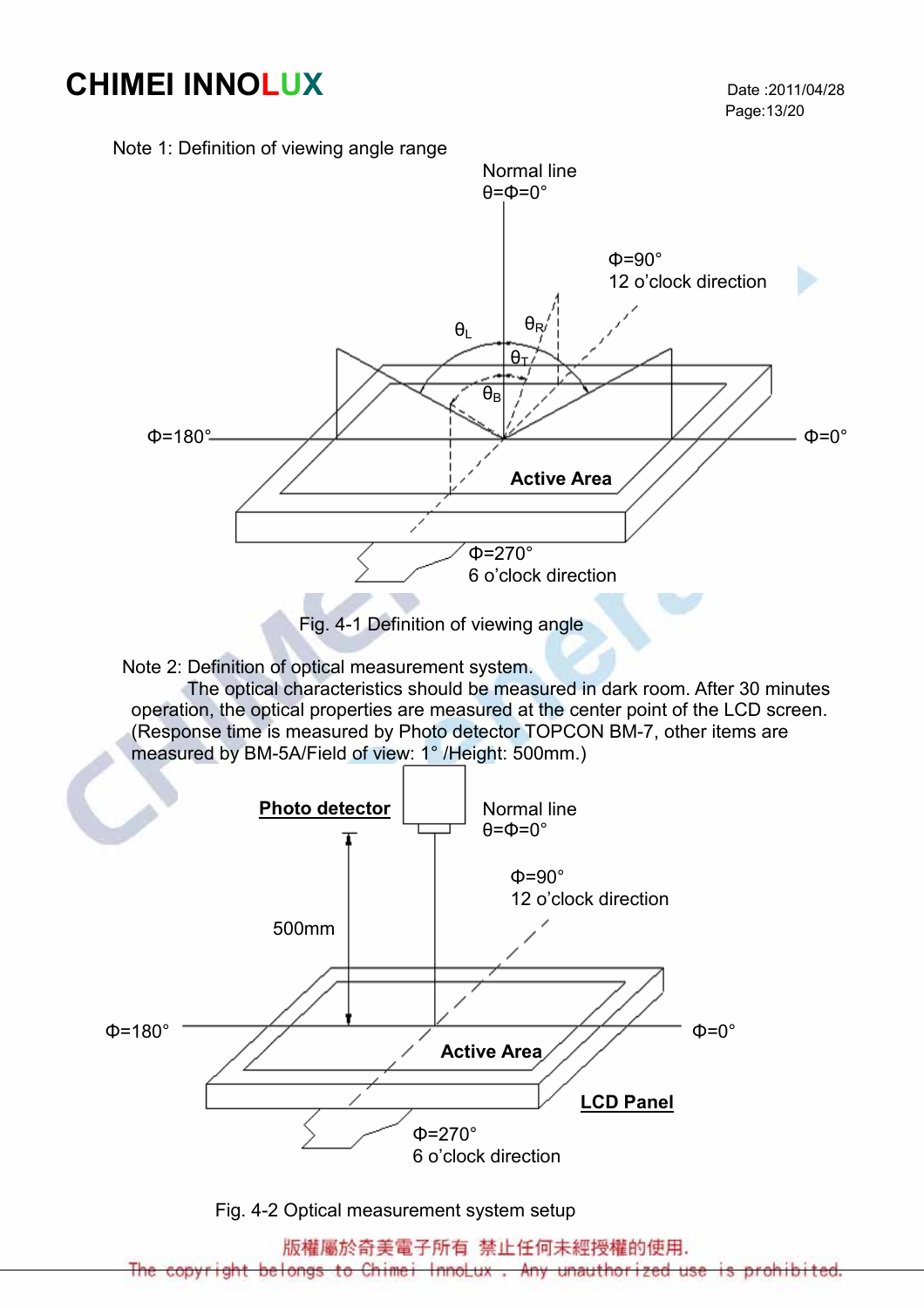Note 3: Definition of Response time

 The response time is defined as the LCD optical switching time interval between "White" state and "Black" state. Rise time  $(T<sub>ON</sub>)$  is the time between photo detector output intensity changed from 90% to 10%. And fall time  $(T<sub>OFF</sub>)$  is the time between photo detector output intensity changed from 10% to 90%.



Fig. 4-3 Definition of response time

Note 4: Definition of contrast ratio

Contrast ratio (CR) = <u>Luminance measured when LCD on the " Willie" state</u> Luminance measured when LCD on the "White" state

 Note 5: Definition of color chromaticity (CIE1931) Color coordinates measured at center point of LCD.

Note 6: Definition of luminance:

Measured at the center area of the panel when LCD panel is driven at "white" state. The LED driving condition is  $I_1 = 180$ mA.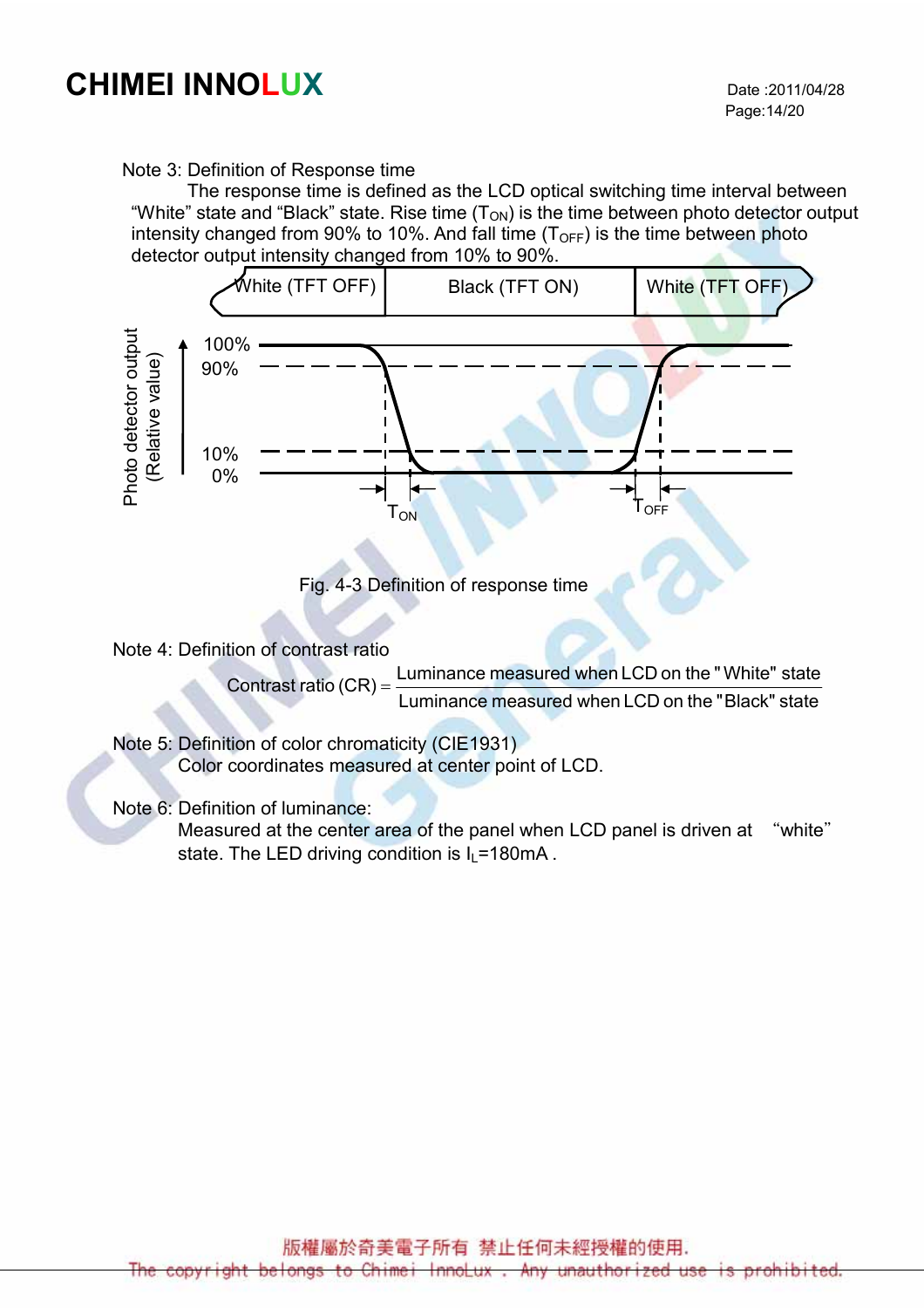

B<sub>max</sub>: The measured maximum luminance of all measurement position. **B**<sub>min</sub>: The measured minimum luminance of all measurement position.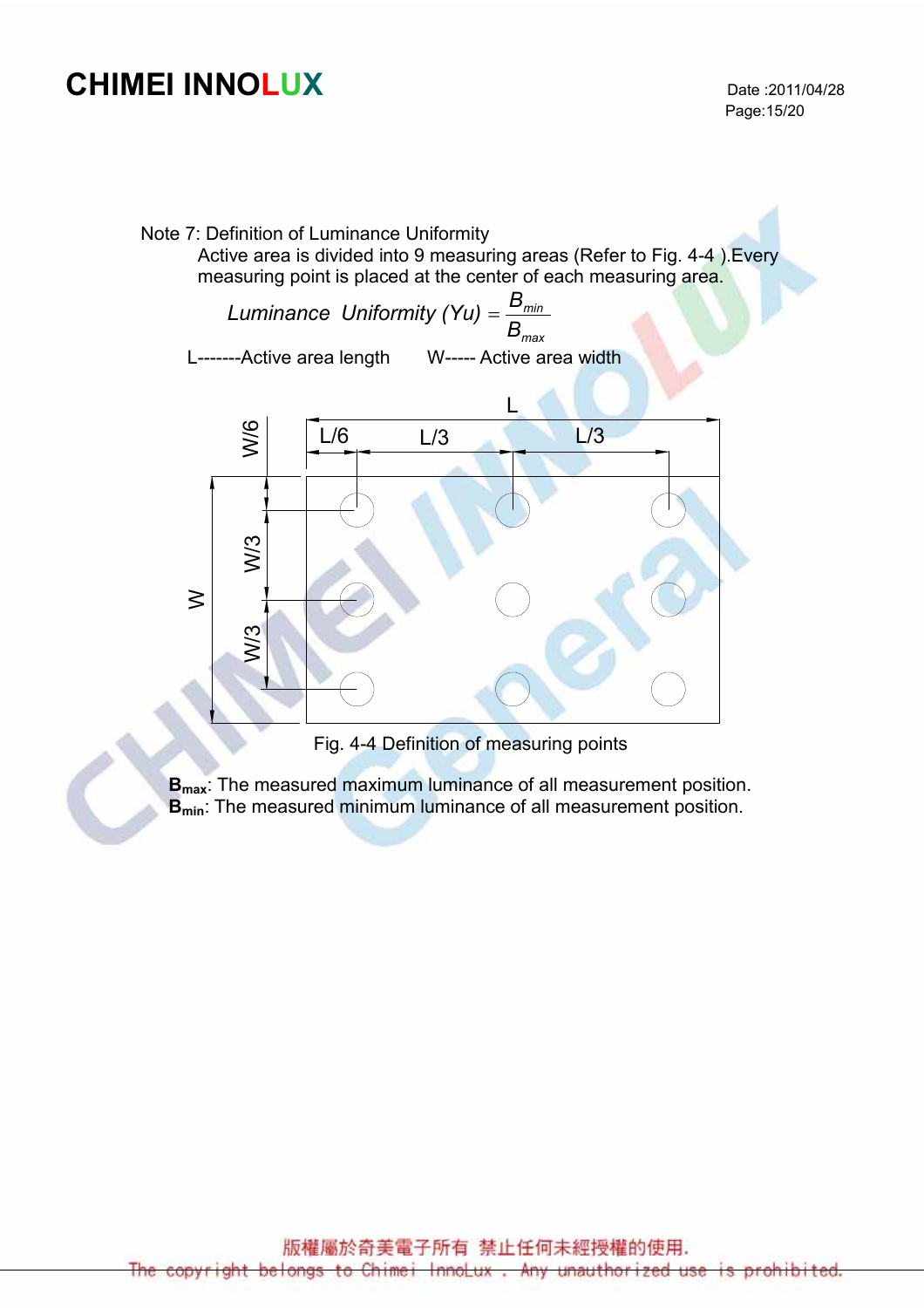Page:16/20

## 5. Reliability Test Items

| <b>Item</b>                                 | <b>Test Conditions</b>                                                                                                                               | <b>Remark</b>  |
|---------------------------------------------|------------------------------------------------------------------------------------------------------------------------------------------------------|----------------|
| <b>High Temperature Storage</b>             | Ta = $80^{\circ}$ C<br>240hrs                                                                                                                        | Note 1, Note 4 |
| Low Temperature Storage                     | Ta = $-30^{\circ}$ C<br>240hrs                                                                                                                       | Note 1, Note 4 |
| <b>High Temperature Operation</b>           | 240hrs<br>$Ts = 70^{\circ}$                                                                                                                          | Note 2, Note 4 |
| Low Temperature Operation                   | 240hrs<br>Ta = $-20^{\circ}$ C                                                                                                                       | Note 1, Note 4 |
| Operate at High Temperature<br>and Humidity | +40℃, 90%RH<br>240hrs                                                                                                                                | Note 4         |
| <b>Thermal Shock</b>                        | -30°C/30 min $\sim$ +80°C/30 min for a total 100<br>cycles, Start with cold temperature and end<br>with high temperature.                            | Note 4         |
| <b>Vibration Test</b>                       | Frequency range: 10~55Hz<br>Stroke: 1.5mm<br>Sweep:10Hz~55Hz~10Hz<br>2 hours for each direction of X. Y. Z.<br>(6 hours for total)                   |                |
| <b>Mechanical Shock</b>                     | 100G 6ms, ±X, ±Y, ±Z 3 times for each<br>direction                                                                                                   |                |
| <b>Package Vibration Test</b>               | <b>Random Vibration:</b><br>0.015G*G/Hz from 5-200HZ, -6dB/Octave<br>from 200-500HZ<br>2 hours for each direction of X. Y. Z.<br>(6 hours for total) |                |
| Package Drop Test                           | Height:60 cm<br>1 corner, 3 edges, 6 surfaces                                                                                                        |                |
| <b>Electro Static Discharge</b>             | $\pm$ 2KV, Human Body Mode, 100pF/1500 $\Omega$                                                                                                      |                |

Note 1: Ta is the ambient temperature of samples.

- Note 2: Ts is the temperature of panel's surface.
- Note 3: In the standard condition, there shall be no practical problem that may affect the display function. After the reliability test, the product only guarantees operation, but don't guarantee all of the cosmetic specification.
- Note 4: Before cosmetic and function test, the product must have enough recovery time, at least 2 hours at room temperature.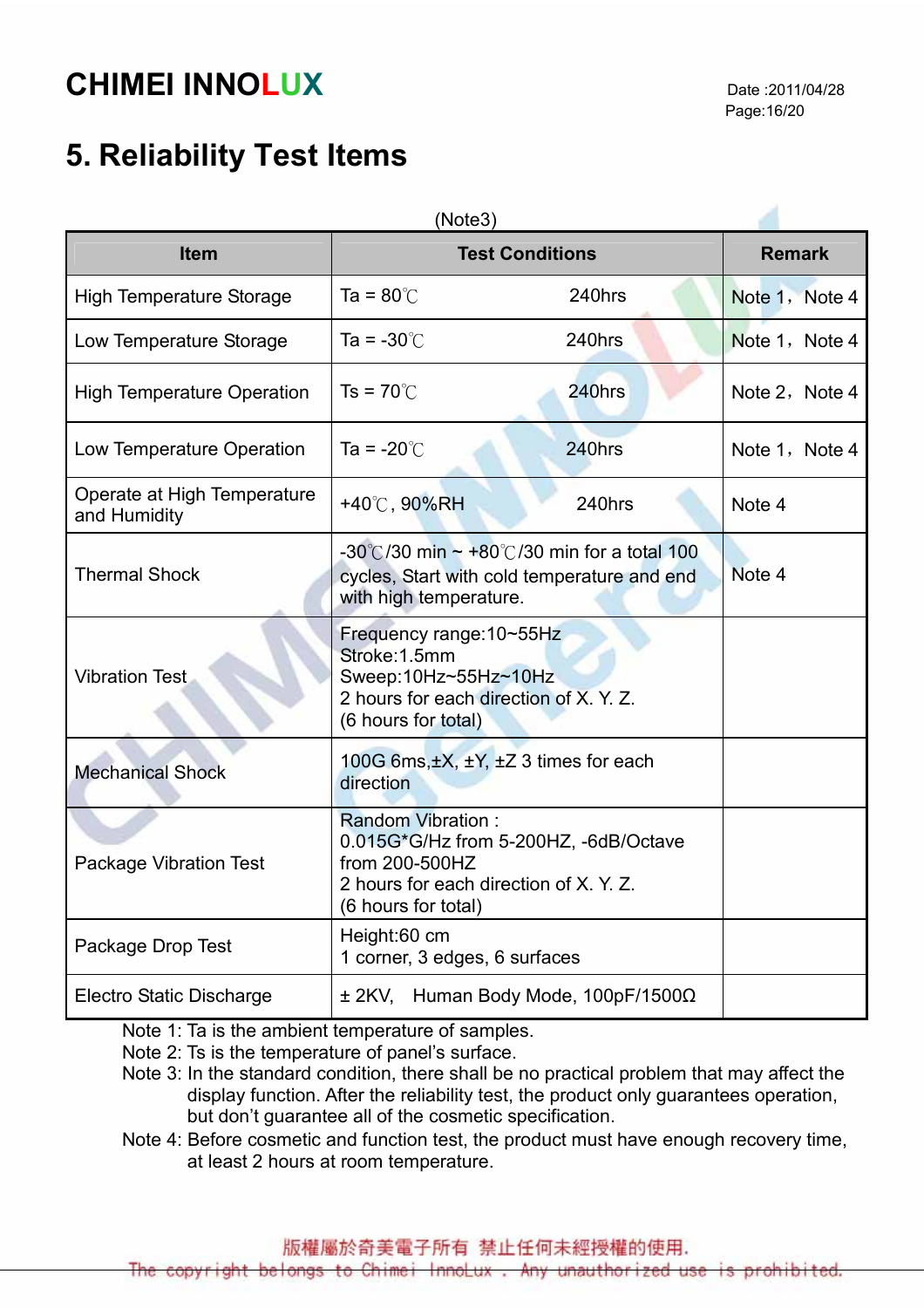## 6. General Precautions

### 6.1. Safety

Liquid crystal is poisonous. Do not put it in your mouth. If liquid crystal touches your skin or clothes, wash it off immediately by using soap and water.

### 6.2. Handling

1. The LCD panel is plate glass. Do not subject the panel to mechanical shock or to excessive force on its surface.

2. The polarizer attached to the display is easily damaged. Please handle it carefully to avoid scratch or other damages.

3. To avoid contamination on the display surface, do not touch the module surface with bare hands.

4. Keep a space so that the LCD panels do not touch other components.

5. Put cover board such as acrylic board on the surface of LCD panel to protect panel from damages.

6. Transparent electrodes may be disconnected if you use the LCD panel under environmental conditions where the condensation of dew occurs.

7. Do not leave module in direct sunlight to avoid malfunction of the ICs.

## 6.3. Static Electricity

1. Be sure to ground module before turning on power or operating module. 2. Do not apply voltage which exceeds the absolute maximum rating value.

### 6.4. Storage

1. Store the module in a dark room where must keep at 25±10℃ and 65%RH or less.

2. Do not store the module in surroundings containing organic solvent or corrosive

gas.

3. Store the module in an anti-electrostatic container or bag.

### 6.5. Cleaning

- 1. Do not wipe the polarizer with dry cloth. It might cause scratch.
- 2. Only use a soft sloth with IPA to wipe the polarizer, other chemicals might permanent damage to the polarizer.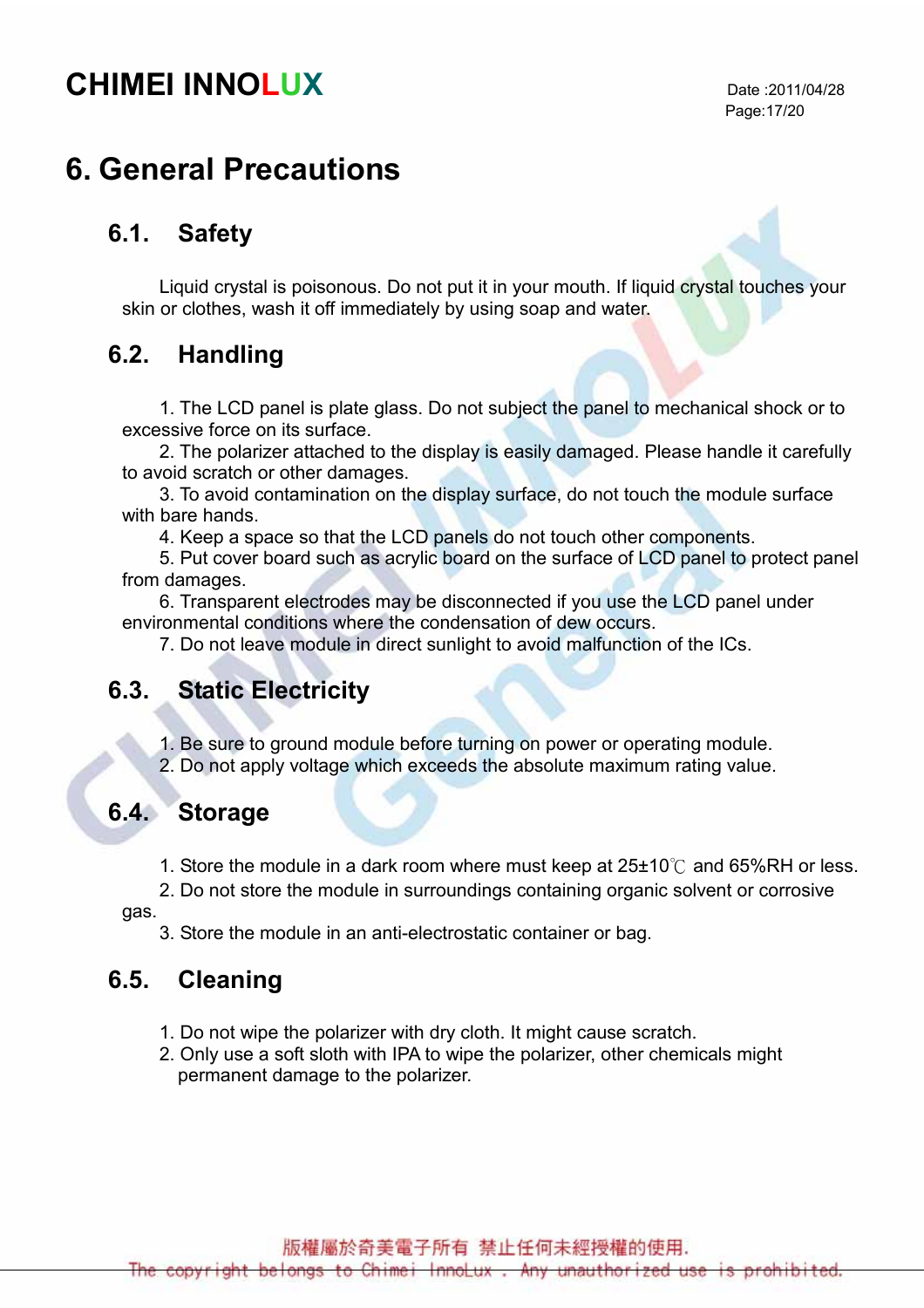# **CHIMEI INNOLU**

7. Mechanical Drawing

 $\mathsf{\mathsf{X}}$  Date :2011/04/28 Page:18/20

#### $x/xx/xx$ **DATE**  $10f1$  $\frac{1}{2}$ Ĕ  $\tilde{a}$ DESCRIPTION 3rd ANGLE  $\overline{M}$ Notes:<br>LFPC connector suggest to be Hirose 'FHI2A-50S-0.5H';<br>2.The bending radius of FPC shoudle be larger than Inn;<br>3.General tolerance ±0.3mm.  $\leq$  $R = \sqrt{\frac{E}{\sqrt{\frac{1}{\sqrt{N}}}}}}$  KXXXXX  $\frac{11/04/25}{11/04/25}$ James Yu 11/04/25 (Stiffener)  $\mathbb{E}$ Cosmo.Zhou  $2'00 + 0'30$  $\overline{1}$ **MATERIAL** APPROVED CHECKED  $\overline{\mathbf{B}}$ h  $\frac{\sqrt{\frac{16}{16}}}{\sqrt{\frac{16}{16}}}\frac{EVEL}{EVEL}$ SLET<br>LEVEL  $-5.60 \pm 0.30$  $-0.30 + 0.05$  $\begin{tabular}{|c|c|c|c|c|} \hline & 1.16988 & 0.0000 & 0.00000 & 0.00000 & 0.00000 & 0.00000 & 0.00000 & 0.00000 & 0.00000 & 0.00000 & 0.00000 & 0.00000 & 0.00000 & 0.00000 & 0.00000 & 0.00000 & 0.00000 & 0.00000 & 0.00000 & 0.00000 & 0.00000 & 0.00000 &$ 09'0709  $\sqrt{2}$  $\mathbb{R}$ Resolution:800(RGB)X60 Ē  $S = 0.15$ E SAN SERIES Pitch0.5x(50-1)=24.50  $00'1\mp00'08$ A/A Center 83.00±0.30(Module Dutline) 164.80±0.30(Bezel Opening) 162.00(Active Area)  $4\frac{1}{10}$  $25.50 \pm 0.10$ DETAIL<br>SCALE E.  $\sqrt{0.35}$ ≣ Ě  $91.33 \pm 0.50$  $91,50 \pm 0.50$  $\frac{1}{2}$  $0.80 + 0.30$  $10.50$  $9.10$ 121.50(Active Area)  $C/6$ I24.30±0.30(Bezel Opening)  $8.32$ I4I.00±0.30(Module Dutline)

版權屬於奇美電子所有 禁止任何未經授權的使用.

The copyright belongs to Chimei InnoLux unauthor ized use prohibited Any  $+$ ÷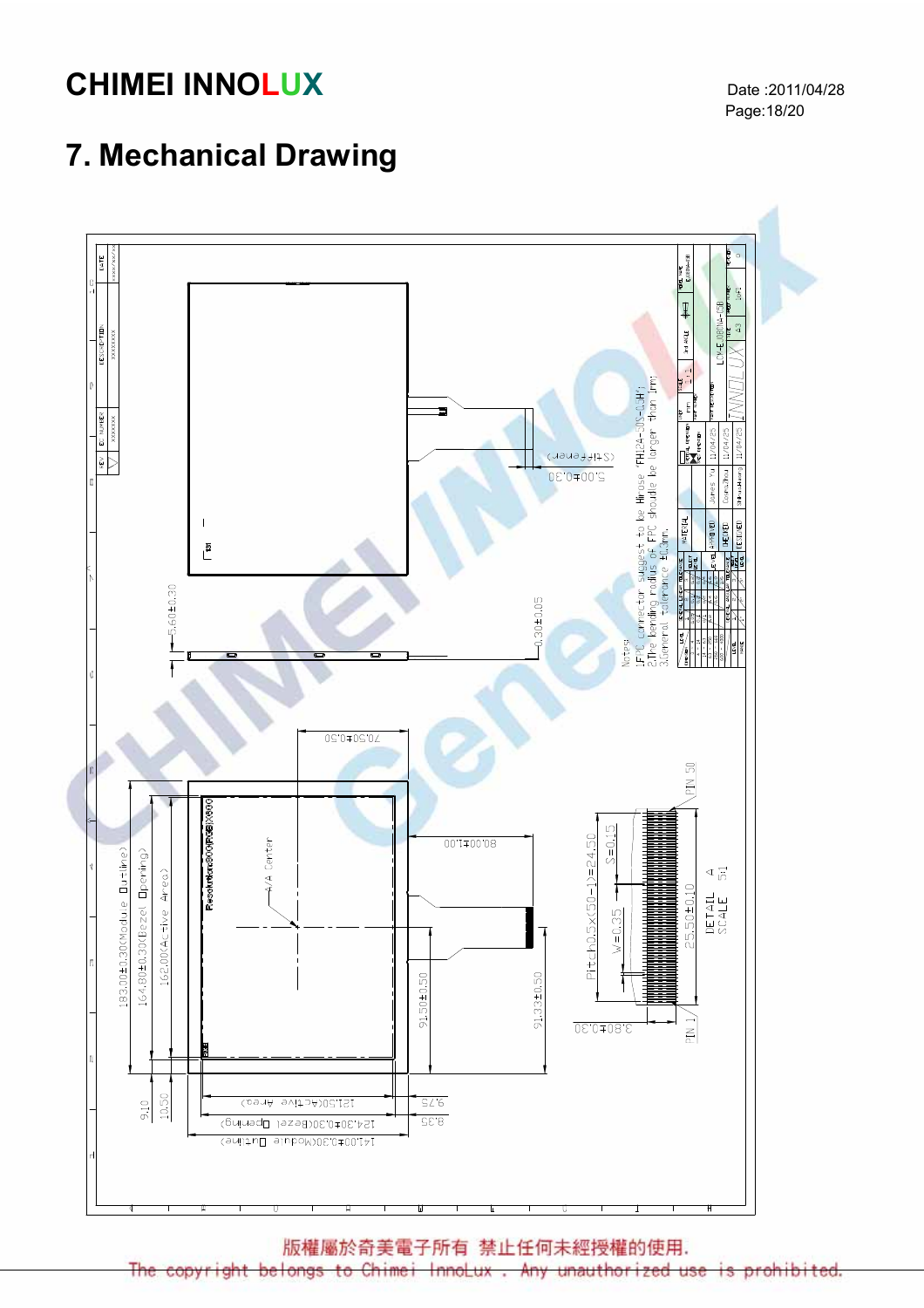Page:19/20

# 8. Package Drawing

## 8.1 Packaging Material Table

| No.            | <b>Item</b>          | <b>Model</b><br>(Material)    | Dimensions(mm)                  | <b>Unit</b><br>Weight<br>(kg) | <b>Quantity</b>  | <b>Remark</b> |  |
|----------------|----------------------|-------------------------------|---------------------------------|-------------------------------|------------------|---------------|--|
| 1              | <b>LCM</b><br>Module | EJ080NA-05B                   | $183.0 \times 141.0 \times 5.6$ | <b>TBD</b>                    | 30pcs            |               |  |
| 2              | Partition            | <b>BC Corrugated</b><br>paper | $512 \times 349 \times 226$     | 1.184                         | 1set             |               |  |
| 3              | Corrugated<br>Bar    | <b>B</b> Corrugated<br>paper  | $349 \times 186 \times 38$      | 0.155                         | 4pcs             |               |  |
| $\overline{4}$ | Dust-Proof<br>Bag    | <b>PE</b>                     | $700 \times 530$                | 0.060                         | 1 <sub>pcs</sub> |               |  |
| 5              | A/S Bag              | <b>PE</b>                     | $220.0 \times 200.0 \times 0.2$ | 0.003                         | 30pcs            |               |  |
| 6              | Carton               | Corrugated<br>paper           | $530 \times 355 \times 255$     | 1.100                         | 1pcs             |               |  |
| $\overline{7}$ | Total weight         | TBD <sub>±5</sub> %           |                                 |                               |                  |               |  |

## 8.2 Packaging Quantity

Total LCM quantity in Carton: no. of Partition 2 Rows  $\times$  quantity per Row 15 = 30